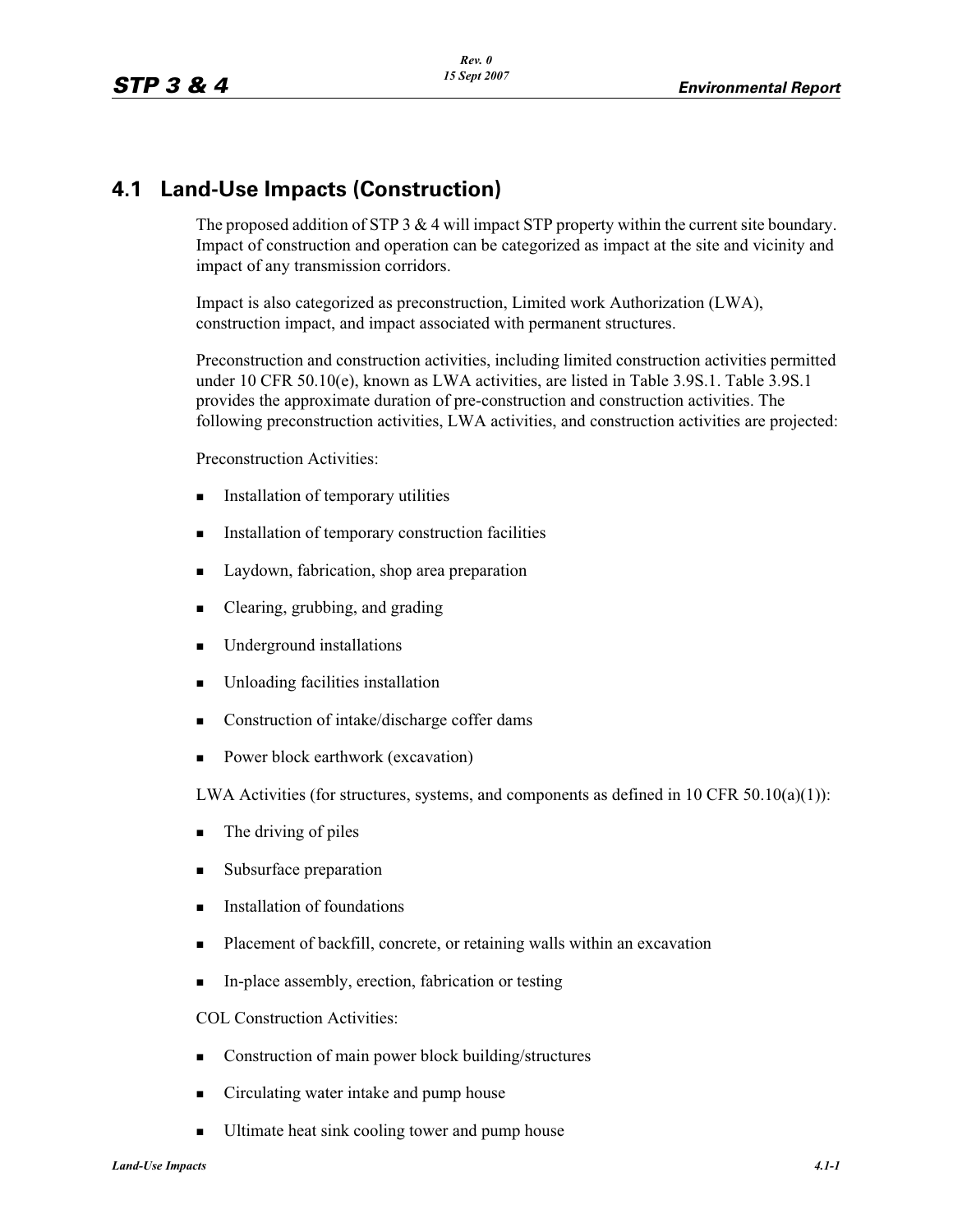Upon completion of construction activities, surface and subsurface features would be restored in accordance with landowner and permit/consent requirements (Subsection 3.9S.2.11).

Construction activities and potential land-use impacts to the site and vicinity are presented in Subsection 4.1.1. Potential impacts along transmission corridors and offsite areas are addressed in Subsection 4.1.2. Subsection 4.1.3 describes potential impacts of the proposed project construction activities associated with historical and cultural resource properties at the site and vicinity.

### **4.1.1 The Site and Vicinity**

#### **4.1.1.1 Impact Assessment (direct)**

Before construction of STP 1  $\&$  2 in the early 1980s, land within the site boundary would have been classified as agricultural, forest, or rangeland (see Figure 2.2-1 and Table 2.2-1). Subsection 2.2.1.1 identifies land-use classification at the site based on NOAA categories. Of the approximately 12,220 acres within the STP property (Table 2.2-1), approximately 57.5% comprises water,  $33.1\%$  agricultural land,  $8.8\%$  forest land, with the remaining land use  $(0.7\%)$ classified as rangeland. Cattle are permitted to graze on a small portion of STP land adjacent to the Colorado River. This area is located just within the eastern boundary of the STP property, south of the STP barge slip.

Land use within six miles of the STP site is discussed in Subsection 2.2.1. Land use is predominantly agricultural, but there is also commercial fishing in the lower Colorado River, East and West Matagorda Bays, Intracoastal Waterway, and the Gulf of Mexico (Reference 4.1- 1). Recreational use areas within six miles of the STP site include the Lower Colorado River Authority (LCRA) Park.

All temporary and new permanent facilities associated with the construction of STP 3 & 4 are located within the existing STP site boundary, on land areas previously disturbed by construction (Reference 4.1-2). STPNOC concludes that the site land-use impacts upon completion of all construction activities would be SMALL and would not warrant mitigation.

Land directly affected by construction would be confined to the existing site and only those transmission corridors contained within the site boundary (fenceline). There are no new offsite transmission lines or corridors required to support STP 3 & 4 (Subsection 2.2.2.2). Transmission lines and offsite areas are further discussed in Subsection 4.1.2. Areas that would be disturbed by site construction are located primarily to the west of the existing STP 1  $\&$  2, as shown in Figure 3.9S-1.

Of the approximately 12,200 acres located within the site boundary (fenceline), approximately 770 acres would be disturbed for long-term or short-term construction activities associated with construction of STP 3  $\&$  4 and their supporting facilities. Since there is no zoning in Matagorda County, no rezoning would be required for this project (Reference 4.1-3). All land that would be impacted during construction of STP  $3 \& 4$  is within the STP site boundary, and was previously disturbed during construction of STP 1 & 2 (References 4.1-2 and 4.1-4).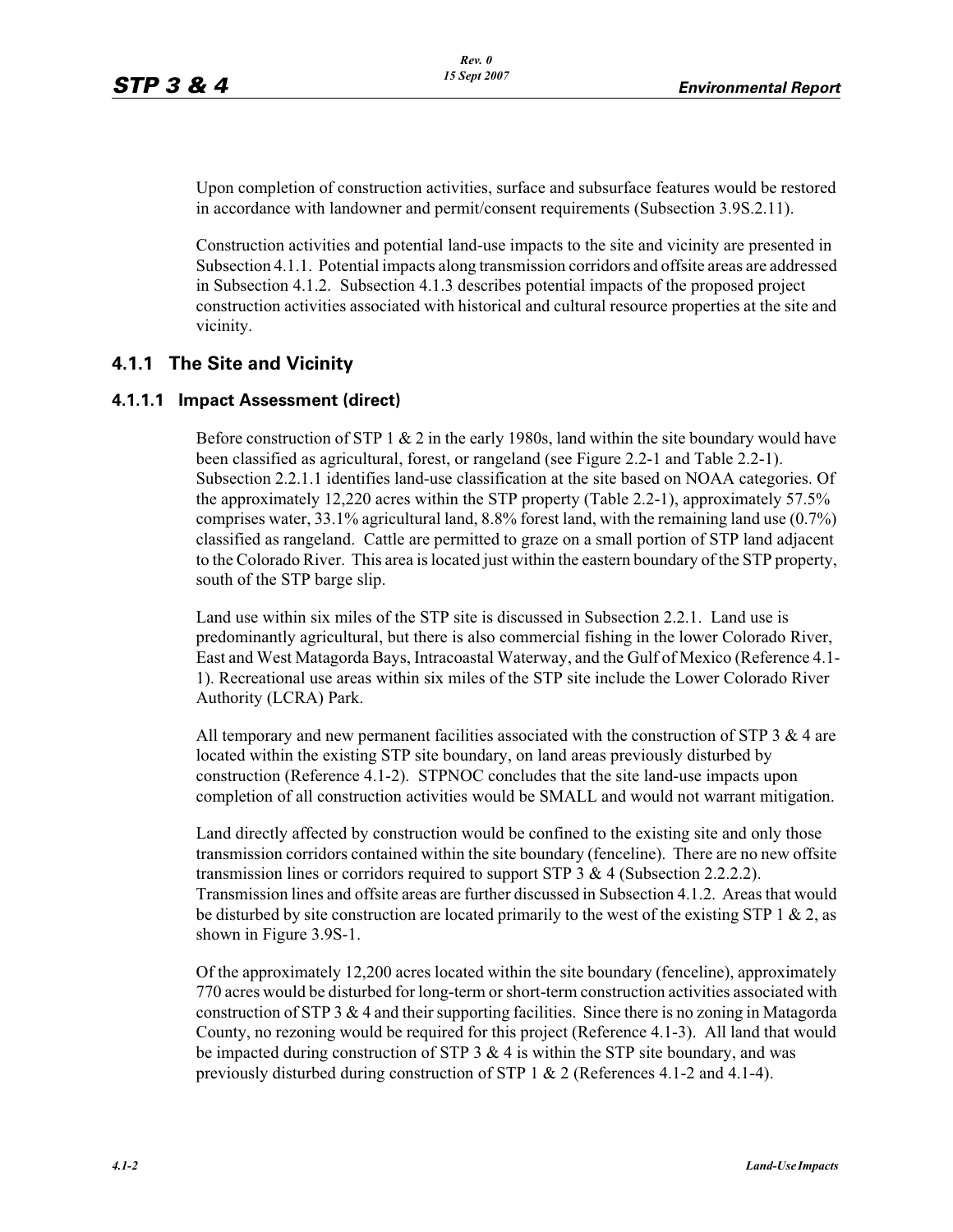A heavy haul road would be constructed from STP  $3 \& 4$  to the existing road to the barge slip to accommodate large construction vehicles (Subsection 3.9S.3.2). This heavy-haul road would be approximately 2.5 miles long and approximately 50 feet wide and provide access from the east side of the site to the west side of the site where construction of STP  $3 \& 4$  would take place. The construction workforce would use the existing south extension from Farm-to-Market (FM) 521 to access STP 3  $& 4$  (see Figure 3.9S-1). The construction workforce would avoid the existing East Site Access Road in order to minimize disruption of traffic patterns to STP 1 & 2 (Subsection 3.9S.3.2).

Approximately 90 acres of the approximately 770 acres disturbed during site preparation and construction would be dedicated permanently to the new units and their supporting facilities (power block, cooling tower, switchyard)(see Figure 3.9S1). The remaining disturbed acreage would be used for temporary construction facilities, laydown areas, construction parking areas, and borrow/spoil storage (Subsection 3.9S.3). Temporary construction laydown areas would be located to the north and south of the STP  $3 \& 4$  power block construction area. Temporary construction facilities would also be located south of the STP  $3 \& 4$  power block construction area. Construction parking lots and borrow/soil storage would generally be to the west of the new STP 3  $\&$  4 construction area. The acres of land that would be dedicated to the new units and their supporting facilities are indicated in Table 4.1-1. The permanent structures and facilities include:

- -Road and rail construction
- -Security construction
- -Reactor Building
- -Control Building
- -Turbine Building
- -Fire Protection pump house
- -Radwaste Building
- -Service Building
- -Switchyard and installation of the main transformers
- -Administration, simulator, and training facility buildings
- -Circulating water intake, discharge, and pump house
- - Ultimate heat sink (UHS) basin, cooling towers and UHS pump houses (hereafter called cooling tower)
- -Yard tanks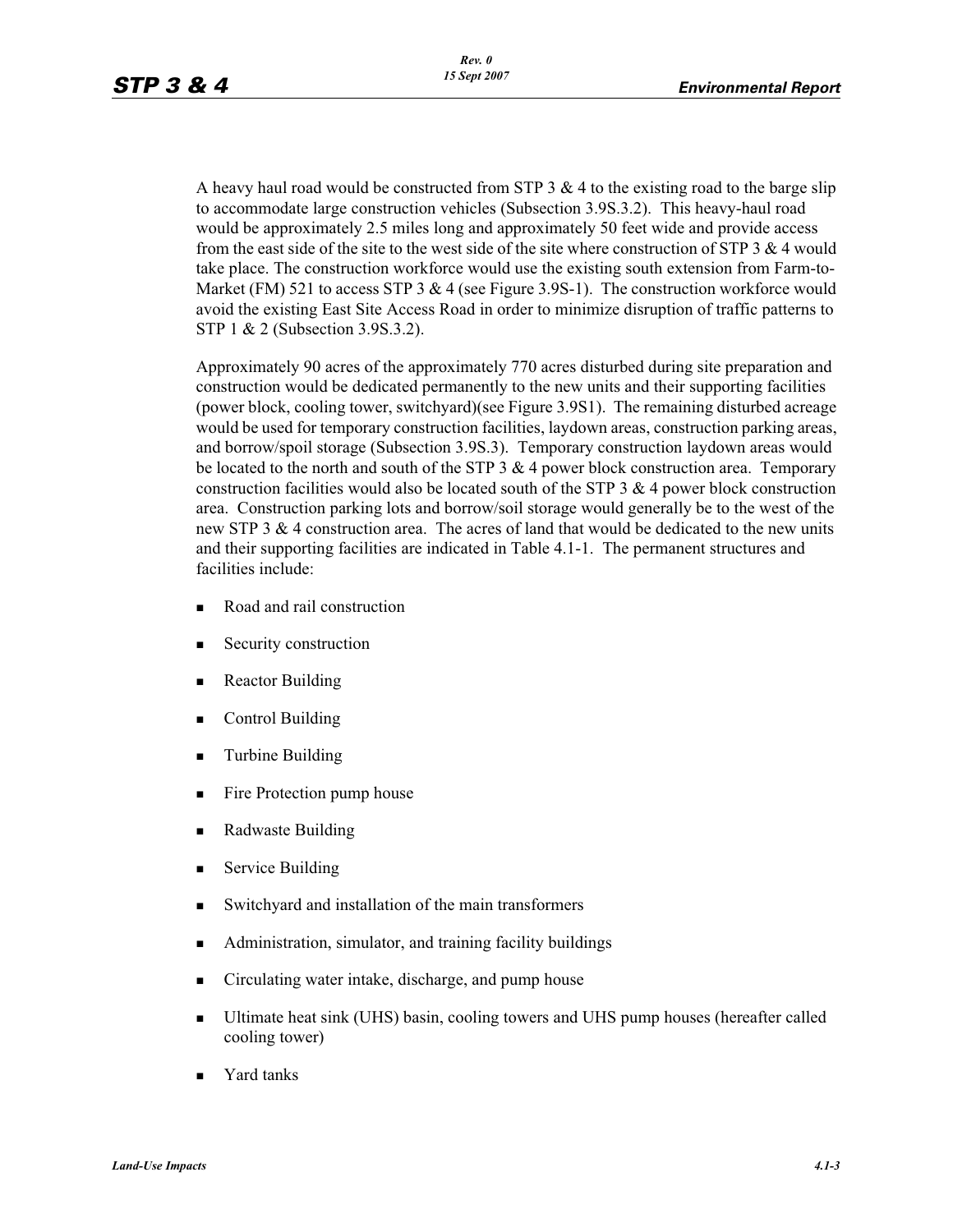No existing utilities cross the STP property. Upon completion of construction activities, surface and subsurface features would be restored in accordance with landowner and permit/consent requirements (Subsection 3.9S.2.11).

All site preparation and construction activities would be conducted in accordance with federal, state, and local regulations. As described in Subsection 3.9S.2, STPNOC would acquire all necessary permits and authorizations and implement environmental controls (such as a Storm Water Pollution Prevention Plan [SWPPP] in accordance with Texas Pollutant Discharge Elimination System [TPDES] program) before earth disturbing activities begin. Site preparation and construction activities that would affect land use include clearing, grubbing, excavating, grading and stockpiling. Measures used to limit adverse impacts during construction are outlined in Table 4.6-1.

Permanently disturbed areas within the site would be contoured and stabilized in accordance with design specifications. When necessary, revegetation would comply with site maintenance and safety requirements. Methods to stabilize areas, prevent erosion and sedimentation, and reduce polluted runoff would comply with applicable laws, regulations, permit requirements, good engineering and construction practices, and recognized Best Management Practices (BMPs). The State of Texas does not have their own Storm Water Management BMP handbook; however, all construction sites with a disturbed area of one acre or larger are required to comply with the Clean Water Act requirements to reduce polluted runoff. These requirements include coverage under the State of Texas TPDES permit, development and implementation of a SWPPP, weekly inspections and documentation of runoff controls, and notification of regulatory authorities when the site has been stabilized. Applicable industry guidance would be followed to reduce stormwater quantity, improve stormwater quality, and protect receiving water and downstream areas.

Construction activities within the site would not take place within a floodplain (Reference 4.1- 5). However, the STP property is located almost entirely within the Texas Coastal Management Program (CMP) Coastal Management Zone (CMZ) (Figure 2.2-1), therefore SMALL to MODERATE construction impacts would take place within a coastal zone (Subsection 2.2.1.1). Additional impacts to land secondarily affected by construction, as related to the CMZ, are discussed in Subsection 4.1.1.2. To mitigate impacts, STPNOC would maintain communication with local and regional governmental and nongovernmental organizations (e.g., LCRA, FEMA, etc.) to verify that construction activities comply with the CMP.

Approximately 114 acres (110 manmade and 3.9 non-jurisdictional) of both non-jurisdictional and man-made wetlands can be found on the STP site (Figure 2.4-3). The man-made wetlands totaling 110 acres (Reference 4.1-1) are located approximately 1800 feet north of the essential cooling pond. These wetlands would not be disturbed by construction activities. Nonjurisdictional wetland areas (a total of 12, equaling 3.9 acres) are found primarily on the STP site approximately 5000 feet southwest of STP 2, and approximately 500 feet northwest of the main cooling reservoir berm. One wetland (wetland No. 001), 0.165 acre in size, is located in the cooling tower footprint and will have to be filled. The other non-jurisdictional wetlands are located in areas designated as temporary laydown and spoil areas. To the extent practical, these sites will be avoided during the construction phase, thus limiting direct impacts. STP would use silt fences and other erosion control devices, as needed, to help mitigate the possibility of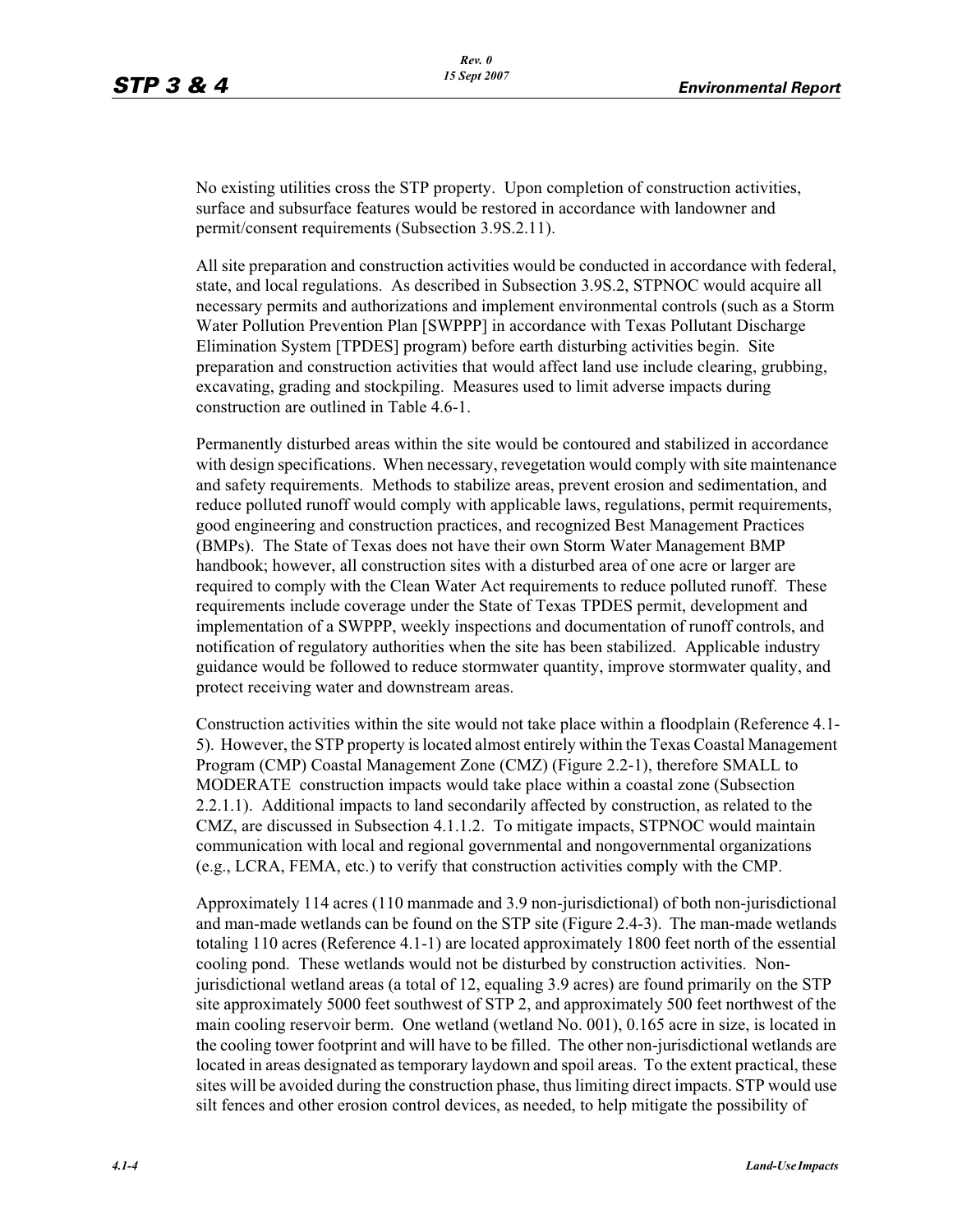surface water runoff from proposed construction activities impacting the STP site's surface water drainage features. (for more information, see Subsection 4.3.1.1).

Care would be taken so that sensitive areas are not impacted by other construction activities. As shown in Figure 3.9S-1, where possible, locations for temporary construction facilities have been carefully selected to avoid man-made or non-jurisdictional wetland areas within the STP property.

STPNOC has surveyed this area for threatened and endangered species as described in Subsection 2.4.1 and has found that permanent and temporary land use changes at the site as a result of construction of STP 3  $&$  4 would not result in adverse impacts to either federal or statelist of endangered or threatened species, nor critical habitats (see Subsection 4.3.1.1).

NUREG-1555 acknowledges that impact on less than 500 (1235 acres) usually has minor effects. Since the expected impact at STP encompasses only 770 acres of land the impact is expected to be minor.

#### **4.1.1.2 Land-Use Plans**

There are no federal, state, regional, or county land-use plans for this area. Since there is no zoning in Matagorda County, no rezoning would be required for this project (Reference 4.1-3). The Matagorda County Economic Development Corporation (MCEDC) has prepared a Strategic Plan for Economic Development (Reference 4.1-6) that covers the communities of: Bay City and Van Vleck, Blessing, Markham and Midfield, City of Matagorda, Matagorda County, Selected Rural Areas, Palacios, Sargent, and Wadsworth. The intent of the plan is to help bring new business activity to Matagorda County and actively plan for future economic development (to include planning for infrastructure needs to support economic growth). A portion of the plan also highlights the need for regional land use planning. Subsection 2.5.2.3 provides an analysis of land-use impacts attributed to potential increased population and tax revenues to Matagorda and Brazoria Counties.

STPNOC concludes that impacts to land-use planning in the vicinity would be SMALL, but would maintain communication with local and regional governmental and nongovernmental organizations to disseminate project information in a timely manner. Recipients of this information would be given the opportunity to perform their decision-making with the understanding that, (1) a percentage of the land converted for this construction project could be permanently dedicated to its new use and, (2) other converted land could become available for other uses upon construction completion, and they would be able to plan accordingly.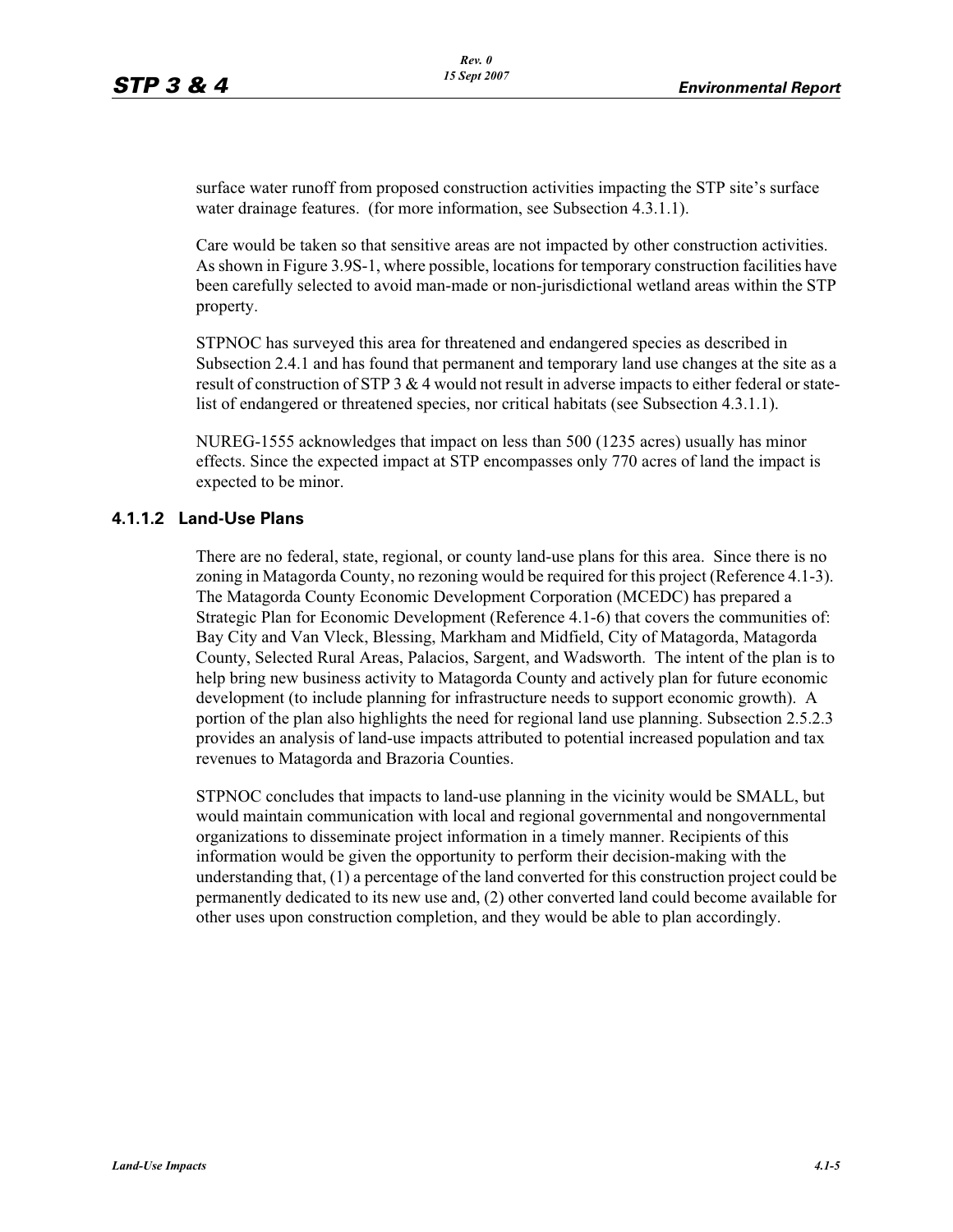#### **4.1.1.3 Site Restoration and Management Actions**

Mitigation measures, designed to lessen the impact of construction activities, would be specific to erosion control, controlled access roads for personnel and vehicular traffic, and restricted construction zones. The site preparation work would be completed in two stages. The first stage would consist of stripping, excavating, and backfilling the areas occupied by the structure and roadways. The second stage would consist of developing the site with the necessary facilities to support construction, such as construction offices, warehouses, trackwork, large unloading facilities, water wells, construction power, construction drainage, etc. In addition, temporary structures would be razed and holes would be filled. Grading and drainage would be designed to avoid erosion during the construction period.

Action would be taken to restore areas consistent with existing and natural vegetation. A total of approximately 770 acres would be required for construction facilities including permanent facility structures and laydown. To the extent possible, STP roads would be used for construction traffic. If necessary, temporary stone roads would be installed along with site grading and drainage facilities. This would permit an all weather use of the site for travel and storage of materials and equipment during construction.

Other potential environmental impacts that may be created by preconstruction and construction activities as well as associated measures and controls to limit those impacts are discussed in Section 4.6.

## **4.1.2 Transmission Corridors and Off-Site Areas**

As discussed in Subsection 2.2.2, no new off-site transmission corridors are planned for STP 3  $& 4. A$  study completed by the Electric Reliability Council of Texas concluded that the existing transmission system from STP into Houston is acceptable with some changes to conductor size from STP to the Hillje switchyard and on some transmission lines to Houston.

Within the STP site boundary, STP  $3 \& 4$  would require the addition of a 345 kilovolt switchyard and the rerouting of one 345 kV transmission line that is currently connected to Bay No. 1 of the existing switchyard for STP 1  $& 2$ . The transmission lines would run from the new switchyard for STP 3 & 4, back into the switchyard for STP 1 & 2 (which would be expanded) and then run offsite. The new onsite transmission corridor right-of-way between the new switchyard for STP 3 & 4 and the existing switchyard for STP 1 & 2 would be approximately 600 feet wide and take up approximately 12 acres of land. Construction activities associated with the new onsite switchyard and connecting transmission lines would occur in areas disturbed for construction activities associated with STP  $1 \& 2$ . Therefore, STPNOC concludes that impacts would be SMALL and not warrant mitigation.

Because additional offsite transmission corridor rights-of-way would not be required as a result of construction of STP 3  $\&$  4, STPNOC estimates that land use impacts to transmission corridors and offsite areas would be SMALL and not warrant mitigation.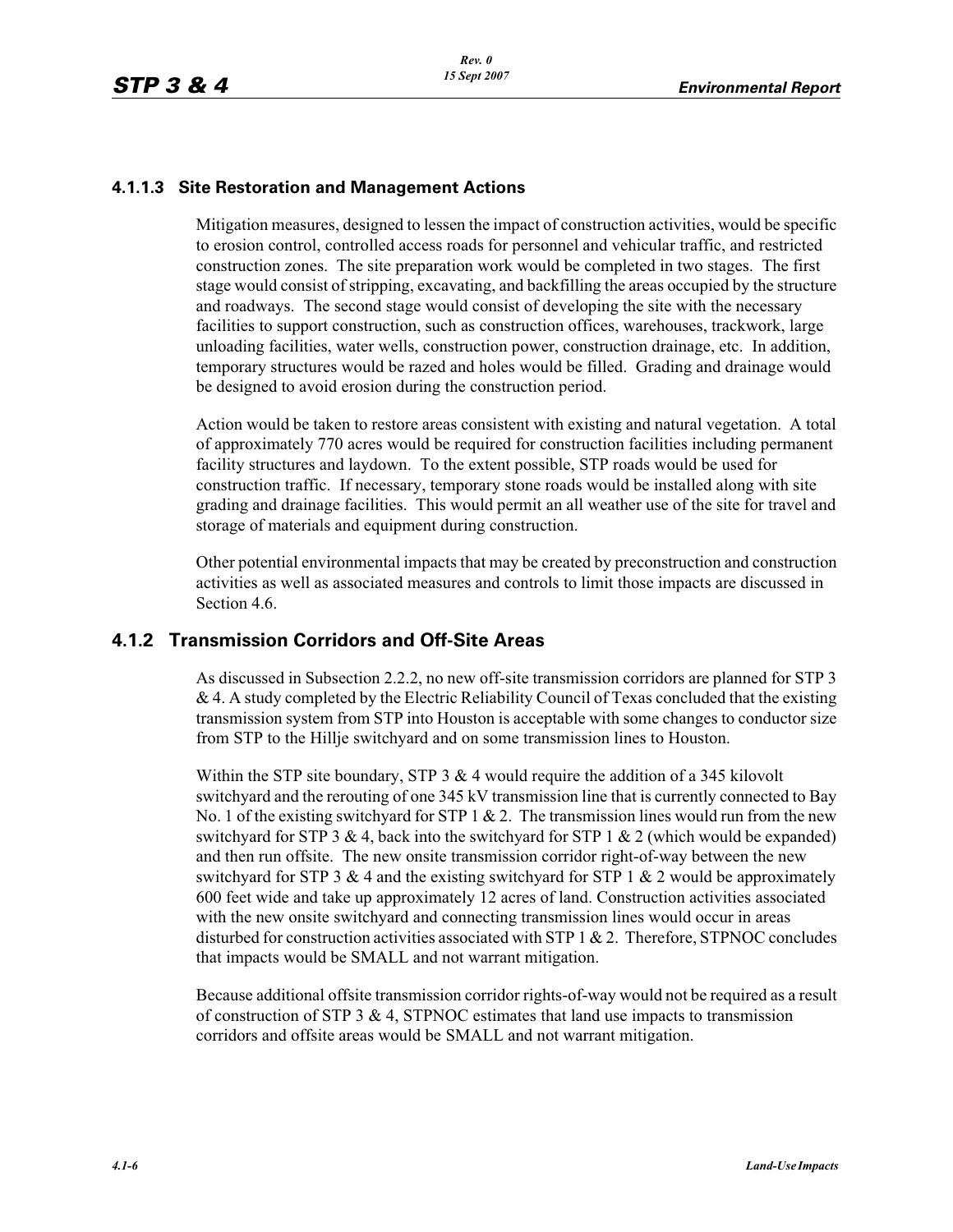### **4.1.3 Historic Properties**

Cultural resource investigations conducted in 1975 before construction of STP 1 & 2 determined that the study area did not include any resources that were listed on or eligible for listing on the National Register of Historic Places. Based on a review of the National Historic Preservation Act as applicable to the STP site, no resources of local, regional, or state significance were located in the study area. The study area in the 1975 investigations included sufficient acreage to construct two additional reactor units. Those findings and a determination that no historical properties or other significant cultural resources would be impacted by the proposed construction on STP 1 & 2 were included in the FES issued by the NRC in March 1975 (Reference 4.1-7).

Construction activities associated with STP 3  $\&$  4 would be conducted immediately adjacent to the current STP plant on ground that was evaluated for cultural resources in 1975 and subsequently disturbed for construction activities associated with STP 1  $\&$  2. As discussed in Subsection 2.5.3.1, it is unlikely that any historical properties or other significant cultural resources are within the area that would be impacted by construction of STP  $3 \& 4$ . A possible grave site is southeast of the lake, but it is more than four miles south-southwest of the proposed construction area. As discussed in Subsection 2.2.2.2, STP anticipates no changes to offsite corridors; therefore, there would be no impacts due to construction on the transmission corridors.

One historical property is 8.9 miles from the project site, other significant cultural resources are between 6.0 and 9.2 miles away, and 35 archaeological sites are between 4.1 and 10 miles away (Reference 4.1-8). Because the closest known cultural resource is 4.1 miles from the proposed project site, and the new reactors would be constructed next to the existing STP 1  $\&$  2, there would be no impact to the historical cultural setting of these resources due to construction of STP 3 & 4.

STPNOC concludes that construction impacts to historical or cultural resources would be SMALL and not warrant mitigation.

The Texas Historical Commission replied on January 19, 2007 that no historic properties would be affected by STP 3 & 4 (See Appendix A [Reference 4.1-9]). During any ground-disturbing activities for the proposed project, if cultural resources are discovered, activities would cease in the vicinity of the discovery and STPNOC would consult with the Texas State Historic Preservation Office (SHPO).

#### **4.1.4 References**

- 4.1-1 "2005 Annual Environmental Operating Report," STPNOC (South Texas Project Nuclear Operating Company) 2005.
- 4.1-2 United States Department of Agriculture and Natural Resources Conservation Service 2001. Soil Survey of Matagorda County, Texas. Available at http://soildatamart.nrcs.usda.gov/Manuscripts/TX321/0/ Matagorda.pdf, accessed January 16, 2007.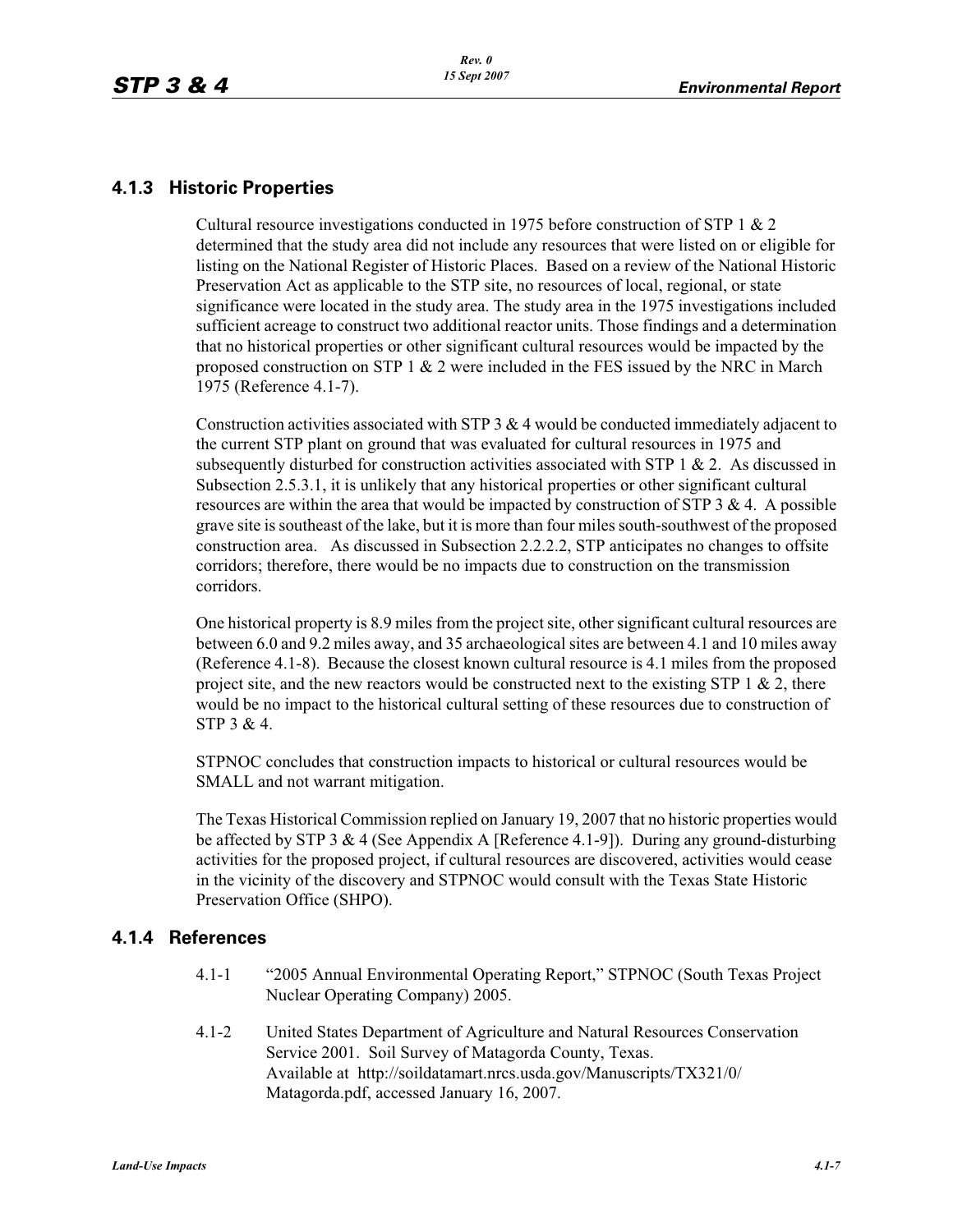- 4.1-3 Texas Comptroller of Public Accounts Property Tax Division 2005. Appendix 7 Matagorda County Appraisal District Self Evaluation Questionnaire. Available at http://www.window.state.tx.us/taxinfo/proptax/cadreports/asr/matagorda/ appendb.htm, accessed March 20, 2007.
- 4.1-4 STPNOC (South Texas Project Nuclear Operating Company) 1981. Historic Aerial Photos dated 10-28-75. 11-20-81, and undated (c. early 1980s).
- 4.1-5 "Ecological Survey Report Unit 3 and 4 Licensing Project, South Texas Project Electric Generating Station," Prepared for STP Nuclear Operating Company by ENSR Corporation, Houston, Texas, March 2007.
- 4.1-6 Matagorda County Economic Development Corporation (MCEDC) 2004, Strategic Plan for Economic Development, Matagorda County, 2005–2010.
- 4.1-7 "Final Environmental Statement for STP 1 & 2," NUREG-75/019.
- 4.1-8 "Matagorda County Project," Texas Archaeological Research Laboratory 2007. Letter with enclosures to Katherine Roxlau, TetraTech NUS, Inc., received from Jean L. Hughes, Records Conservator, Texas Archaeological Research Laboratory, University of Texas at Austin, Texas, January 19, 2007.
- 4.1-9 William Martin (Texas Historical Commission) January 19, 2007 response (stamp of approval) to letter from S. L. Dannhardt (STP) December 12, 2006 regarding STP 3 & 4.